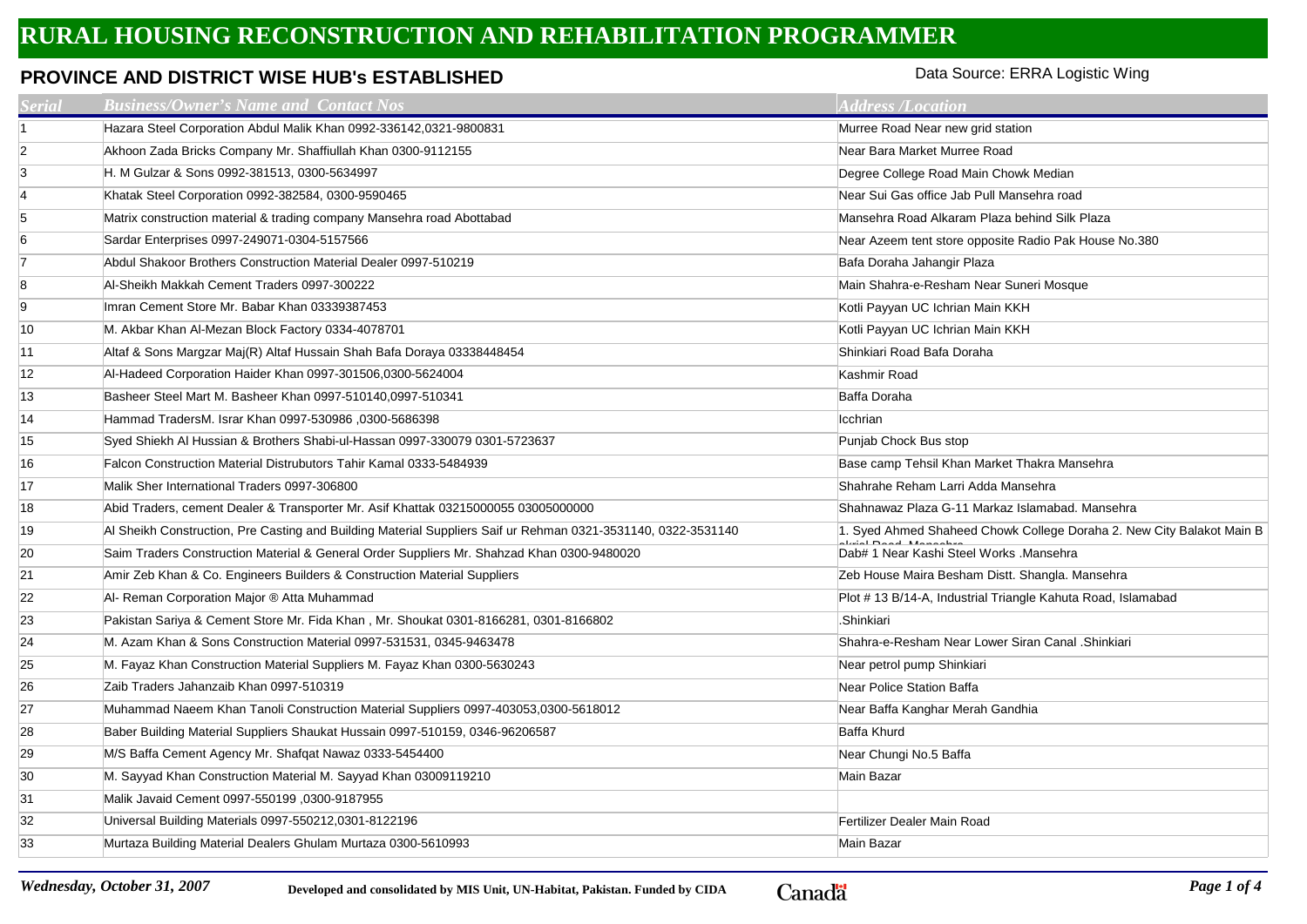| <b>Serial</b> | <b>Business/Owner's Name and Contact Nos</b>                                                                       | <b>Address /Location</b>                                         |
|---------------|--------------------------------------------------------------------------------------------------------------------|------------------------------------------------------------------|
| 34            | Shama Traders, Main Bazar Battal Mr. Shafi-ur-Rehman 0301-5723637                                                  | Main Bazaar                                                      |
| 35            | Syed Shabi-ul-Hassan & Brothers Building Material Suppliers 0997-330079,                                           | Punjab Chock Bus stop                                            |
| 36            | Shahjee Brothers. Building Material Supplier 0306-8143166                                                          | Main Bazaar Hallkot Battal                                       |
| 37            | M. Akram & Sons 0997-320611, 0301-5061632                                                                          | Main Bazaar Mansehra Road Oghi                                   |
| 38            | Niaz Cement Agency Niaz Muhammad 0997-321078, 0345-9876724                                                         | Near Mehran Hotel Sher Garh Oghi                                 |
| 39            | Shah Rukh Cement Agency M. Saleem Khan 0301-8703313                                                                | Raza Bazaar                                                      |
| 40            | Nazakat Hussain Construction Material 0997-360098                                                                  | U/C Shohal Najaf Khan Main Bazaar Balakot                        |
| 41            | Imtiaz Hussain Construction Material U/C Shohal Muzullah 0997-360098                                               | Across the river before Balakot City U/C Shohal Muzullah Balakot |
| 42            | Malik Sher International Traders Abu-Zar-Ghafari 0997-306800                                                       | C/o Mansehra office/hubs Balakot                                 |
| 43            | Shahid General Store & Cement Stockiest Sher Zaman Khan 0997-500755, 0345-9565020                                  | Khagan road After crossing bridge ahead of PTDC Motel Balakot    |
| 44            | Al Sheikh construction Pre Casting and Building Material Suppliers Saif- ur- Rehman 0321-3531140, 0322-3531140     | New City Balakot Main road Bakrial                               |
| 45            | Jahangiri Cement Merchant Muhammad Ayaz 0997451557                                                                 | Behind the Larri Adda along the river bank                       |
| 46            | Safeer Cement Safeer Khan & Sons 0997-450951' 0345-9618605                                                         | Main Bazaar Hamza Hanzala Cement Store                           |
| 47            | Kunhar Cement Agency & Building Materials 0301-4501381                                                             | Across the bridge on Mzd road                                    |
| 48            | Basheer Steel Mart 0997-450394                                                                                     | Just across the bridge                                           |
| 49            | Kunhar Steel Dipu 0997-451416,0300-9121133                                                                         | Across the bridge on Mzd road                                    |
| 50            | Balakot Construction Material Abdullah Shah 0334-5572650                                                           | office : Opposite Al-Noor Plaza KKH Mansehra                     |
| 51            | Duraj Khan construction material Traders                                                                           | Link Road                                                        |
| 52            | Abdur Rehman S/O Haji Yazid Construction Material Suppliers 0998-407124,0334-9116758                               | Komila Tehsil Dasu                                               |
| 53            | Fauji Hub Store Mr. Liaqat Ali S/o Haji Jaani Malik 0302-8059606                                                   | Komila Tehsil Dasu                                               |
| 54            | Insaaf Construction Material Ltd. Gul Badshah 0306-8138172                                                         | Battagram Doraha                                                 |
| 55            | Battagram Construction Material Suppliers Mr. Iftikhar Ali Shah 0301-8137995, 0345-9557962                         | Main Bazaar Battagram                                            |
| 56            | Harris Construction Material Traders Abid Khaliq Khan 0322-5060805                                                 | Office No.4/2 1st Floor Laraib Center G-9 Markaz Islamabad       |
| 57            | Yar Muhammad Buiding Material Suppliers 0300-9746926                                                               | Main KKH Battagram                                               |
| 58            | Faqir Muhammad Building Material Suppliers 0301-8179306                                                            | Main KKH Battagram                                               |
| 59            | Zubair Khan Steel Mart 0997-311285, 0302-5631040                                                                   | Main Bazaar Battagram                                            |
| 60            | Insaaf Steel Corporation and Building Material Haji M. Saddar, M. Zubair Khan 0997-207506, 0997-234144             | Pull Bazaar                                                      |
| 61            | Mufti Saeed ullah Swati Pre-casting & Building Material Suppliers Main KKH Bazaar Thakot 0996-402267, 0301-8148192 | Pull Bazaar                                                      |
| 62            | Haji Muhammad Anwar Hardware Paint & Sanitary Store 0302-5069433                                                   | Main Bazaar Near Rest House                                      |
| 63            | Syed Abadat Shah Hashmi Cement Agency 0997-319022                                                                  | <b>Near CNW Rest House</b>                                       |
| 64            | Mr. Habibullah & Sons 0997-319071                                                                                  |                                                                  |
| 65            | Molana Aftab Shah 0997319023                                                                                       |                                                                  |
| 66            | Abdul Hakeem Building Material Suppliers Alai Abdul Hakeem 0302-5636528                                            |                                                                  |
| 67            | Ali Haider & Bacha Khan Sariya Center Besham 0996-400243                                                           | Main Bazaar                                                      |
| 68            | Al-Saeed Iron & Cement Store Besham Sayed Ullah 0996-400646                                                        | Main Bazaar Opp. Primary School                                  |
| 69            | Al-Rehman Building Material Besham 0996-400592                                                                     | Zia Market Gilgit Road                                           |

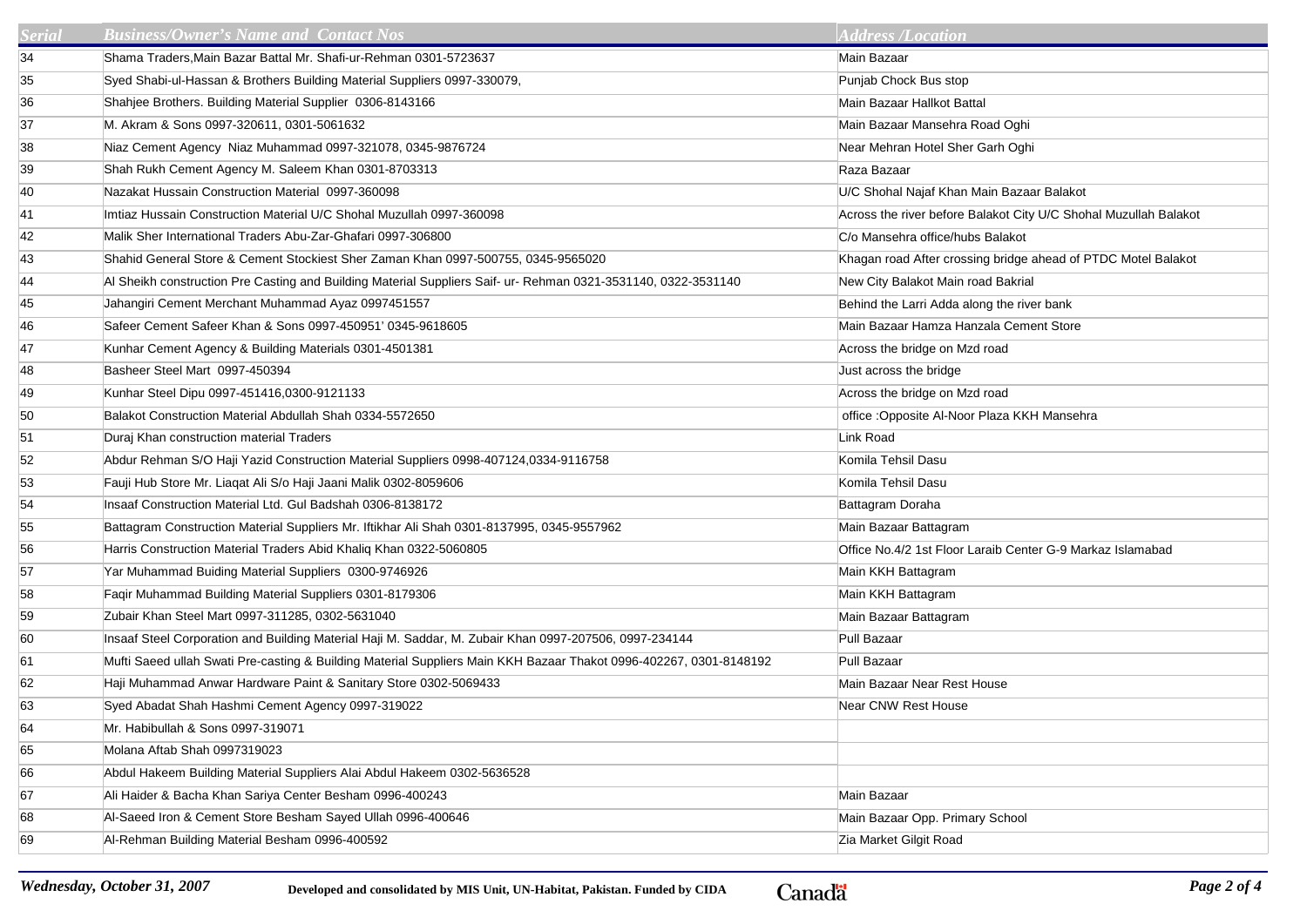| Serial | <b>Business/Owner's Name and Contact Nos</b>                                                                      | <b>Address /Location</b>                                   |
|--------|-------------------------------------------------------------------------------------------------------------------|------------------------------------------------------------|
| 70     | Umar Jan S/O Malandar Khan Mera Besham 0996-408384                                                                | Maira Besham                                               |
| 71     | Zahrullah Jan S/O Malandar Khan dendi Besham 0996-408384                                                          | Dendi Besham                                               |
| 72     | M/S Amirzada Cement Store Mr. Amirzada S/O Dil Feroz 0996-853518                                                  | Main Bazaar Changam/Poran                                  |
| 73     | M/S Rasheed Cement Dealer Mr. Rasheed Ali 0996-853022-853004                                                      | Main Bazaar Poran                                          |
| 74     | M/S Muhammad Ali Cement Store 0996-850406                                                                         | Main Bazaar Lilaunai Alpuri                                |
| 75     | Razi Traders 3015527221                                                                                           | Upper Adda Near Mutten Market Muzaffarabad                 |
| 76     | Qureshi Brothers Al Haj Muhammad Qureshi 03005112382                                                              | Upper Adda Eid Gah Road Muzaffarabad                       |
| 77     | Khurshid & Bros.                                                                                                  | Neelum Valley Road Near City Auto Lower Plate Muzaffarabad |
| 78     | Al Mughal Hollow Block Factory 03007070617                                                                        | Near Petrol Pump Chehala Muzaffarabad                      |
| 79     | Haitham International 03025282240, 03005225740                                                                    | Chehala Bandi Muzaffarabad                                 |
| 80     | Pak Cement & Kashmir Goods Transport Co. 05881042687                                                              | Tahli Mandi Bela Noor Shah Muzaffarabad                    |
| 81     | Al Syed & Co. Building Material Supplier Chakothi Haji Arif Awan 0306-5040810                                     | Hal Pothi Ziarat Bagh Road Chakar Muzaffarabad             |
| 82     | Rehman Traders Prof. Zafar Mughal 03002869070                                                                     | Tarigabad Road Ghari Pan Chowk                             |
| 83     | Mohammad Inayat Khan S/O Faqir Khan, Upper Chattar Mahajar Kaluni No.1 Tehsil & District Muzaffarabad             | Ambore Near AIM                                            |
| 84     | ATN Group Sumaira Hameed 3008541542                                                                               | Thori Park Lower Chatter Muzaffarabad                      |
| 85     | Sheikh & Co Khurshid Anwar Sheikh 03358109295 03009116782                                                         | Bank Road Club Hall near NBP Muzaffarabad                  |
| 86     | Syed Corporation Sayed Ahsan Ullah 5881048548                                                                     | Muzaffarabad                                               |
| 87     | Javed ul Haq Awan S/O Gul Zaman Qasid 05881042019                                                                 | Chehla Bandi Neelum Valley Road Muzaffarabad               |
| 88     | Mohib-ur- Rehman S/O Sh. Abdul Rehman 9912590809                                                                  | Dannah Chowk Kohala Muzaffarabad                           |
| 89     | Raja M. Azad Khan S/O Raja Ghulam Haider 03005159953                                                              | Chattar Class Muzaffarabad                                 |
| 90     | Raja M. Simab Khan S/O Raja M. Azeem Khan 03025015545                                                             | Chattar Class Muzaffarabad                                 |
| 91     | Al Haj M. Ashraf S/O Atteq Ullah Qureshi Qureshi Brothers 03005112382                                             | Muzaffarabad                                               |
| 92     | Javed Iqbal S/O Ghulam Rasool 03459601913                                                                         | Rashidabad JV Road Muzaffarabad                            |
| 93     | Khurshid Hassan Baig M/S Baig Brothers Material & Local Carriage Contractors 03015268659 03345700987, 05881062649 | Eid Gah Road Muzaffarabad                                  |
| 94     | Abbasi & Co Abdul Hameed Abbasi 03005212105                                                                       | Near Old University Campus Muzaffarabad                    |
| 95     | Sara Enterprises Islamabad 0300-9895300                                                                           | Muzafarabad Main Chatter near PSO petrol station,          |
| 96     | M. Ashraf S/O Feroz Khan Pothi Rawalakot                                                                          | Near Mohalla near Purana Adda Muzaffarabad                 |
| 97     | Sobidar Rafi Ullah S/o Hidayat Ullah near Khan Market MZD 8810-57192                                              | Khan Market Shoukat Line                                   |
| 98     | Chauhdry Traders Khawaja Mubarik Ahmed 0334-5059455-42287                                                         | Tanga Stand Bank                                           |
| 99     | Muhammad Imtiaz Ganai S/o Ghulam Rasul 0335-58106179                                                              | Shaheen Building Material & Co. Hattian Dopatta            |
| 100    | Khan Traders Imtiaz Ahmed 03005907499, 0915596581                                                                 | Govt. Boys College Ground Ghari Duppta                     |
| 101    | Al Syed & Co. Building Material Supplier Chakothi Syed Mahmood Kazmi 3005382474                                   | Main Bazar Gari Duppata Muzaffarabad                       |
| 102    | Sultan Mahmood Awan Al Freed Building Material Goods Hassanabdal 03005189757                                      | Garhi Duppata Muzaffarabad                                 |
| 103    | Al Syed & Co. Building Material Supplier Chakothi Syed Mahmood Kazmi 3005382474 Hamadani 05883027110              | Main Bazar Hattian Bala Muzaffarabad                       |
| 104    | Al Syed & Co. Building Material Supplier Chakothi Syed Sheraz Ali Hamdani 0301-5101071,05883042510                | Haji Chowk Hattian Bala Muzaffarabad                       |
| 105    | Manzoor Ahmed S/O Ghulam Nabi 03003761792                                                                         | Sharaian Hattaian Muzaffarabad Chinari J.V.                |